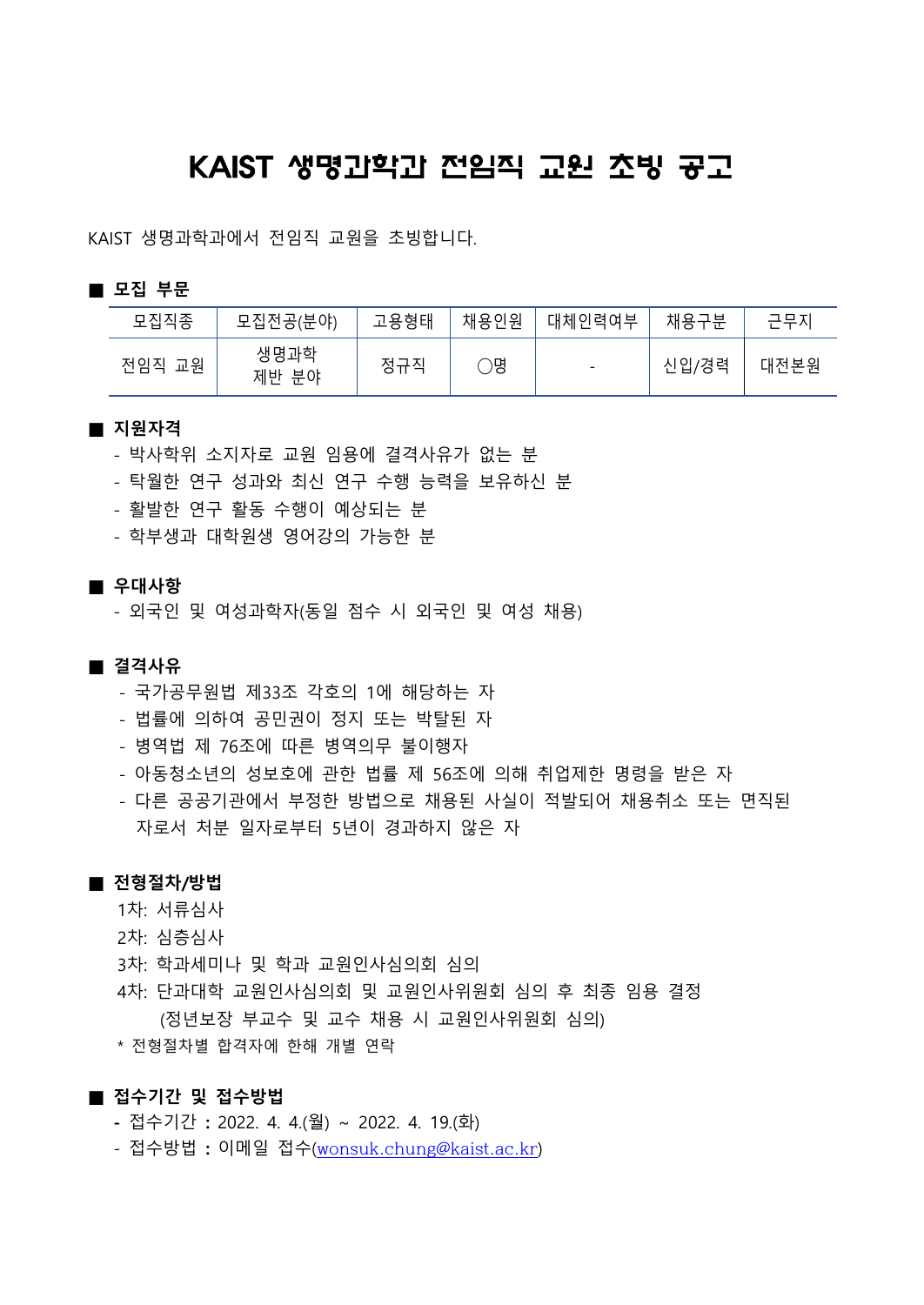#### **■ 제출서류**

- 전임직 교원 임용지원서(소정 양식: <u>클릭하여 다운로드</u>)<br>· 주요 업적요약서, 강의계획서, 연구계획서, 개인정보 수집·이용에 대한 동의서 포함 - 이력서(CV)

- 대표논문 5편
- 추천서(조교수/부교수 3부, 정교수/정년보장 6부): 서류 합격자에 한하여 개별 안내

#### **■ 기타사항**

- 임용지원서 및 제반서류에 편견이 개입될 수 있는 출신학교, 출신지역, 사진, 연령 등 직·간접적으로 드러나지 않도록 유의
- 제출된 서류는 인비 처리되며 반환하지 않으며 기재된 내용이 사실과 다르거나 허위 사실임이 판명되었을 때는 무효 및 임용을 취소함.
- 적격자가 없을 경우 채용하지 않을 수 있음.
- **문의 :** 정원석 교수([wonsuk.chung@kaist.ac.kr](mailto:wonsuk.chung@kaist.ac.kr))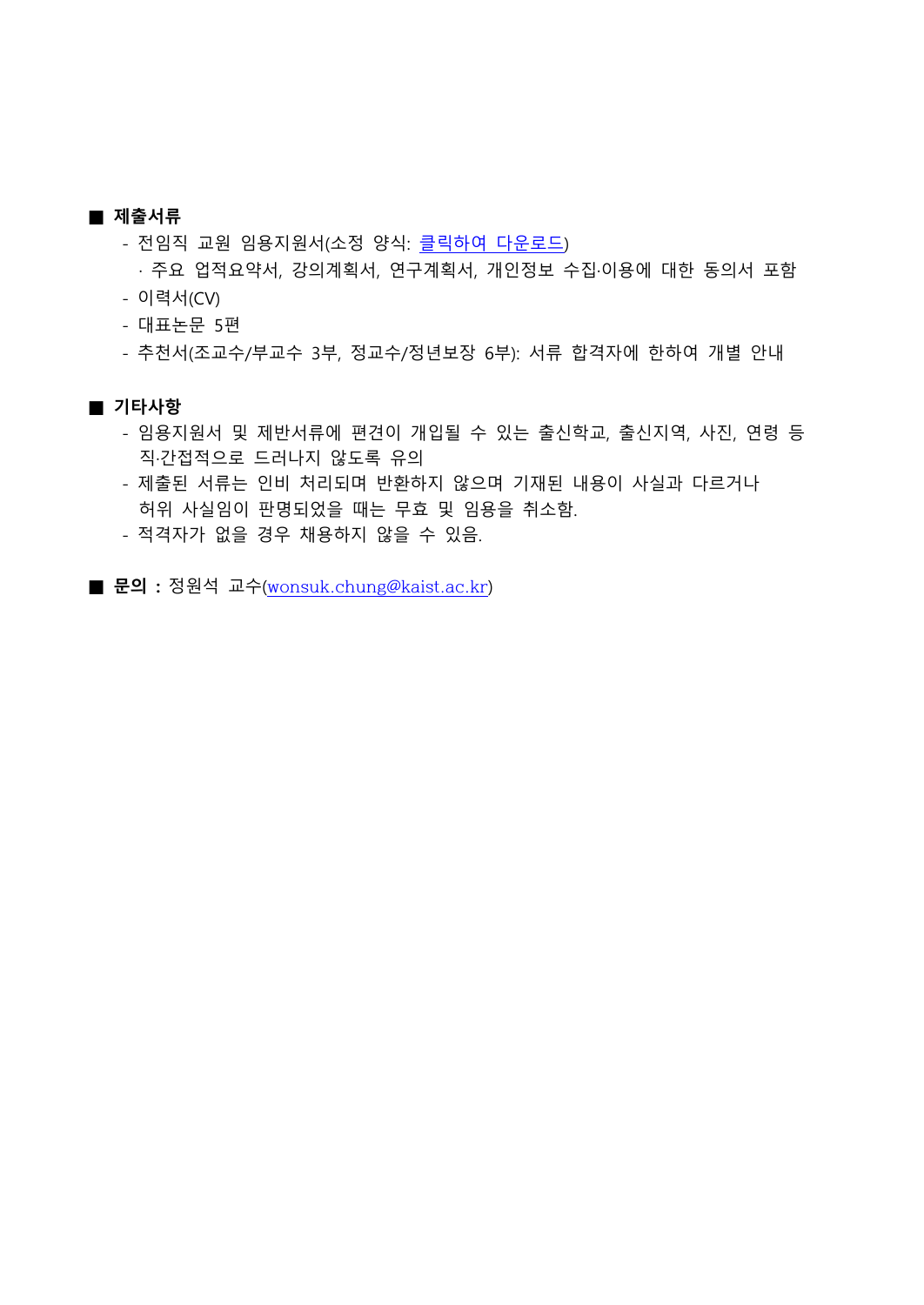# FACULTY POSITIONS

Department of Biological Sciences

The Department of Biological Sciences at KAIST is inviting applications for positions at the rank of Assistant, Associate, or Full Professor. We seek exceptional scientists with strong track records of high-quality published works in the broad fields of biological sciences.

#### **■ Invited Area**

Broad fields of Biological sciences

#### **■ Qualifications**

Qualified candidates are expected to have Ph.D., M.D., or equivalent degrees as well as postdoctoral training or equivalent status. The successful candidates will be expected to establish and maintain vigorous research projects, and to teach undergraduate and graduate courses in English. All applicants should have substantial peer-reviewed publications that demonstrate productivity and the ability to perform cutting edge research. We also strongly encourage women and/or international scientists to apply.

#### ■ **Evaluation Procedure**

1st : Document review

- 2<sup>nd</sup> : Department in-depth examination
- 3<sup>rd</sup> : Department seminar and comprehensive review
- $4^{\text{th}}$  : Final appointment decision after review by the faculty personnel council or the headquarter faculty personnel council(The headquarter faculty personnel council for the appointment of tenured associate professor or professor)

#### ■ Submission of Documents

- 
- Faculty application (A designated form, *click to download*)<br>External including consent to : Key achievement summary, lecture plan, research plan, including consent to collection and use of personal information
- Curriculum Vitae (CV) (Free form) 5 representative publications
- 
- List of recommenders (More than 3, more than 6 if the application is for the tenured associate professor and professor)
- \* For successful applicants passed document-screening, recommendation letters need to be submitted.

#### **■ Notes**

- Application should not include information that may cause any prejudice in document screening (school, hometown, appearance, family relationship, etc.) - Position may not be filled in the absence of a qualified person
- 
- Submitted documents will not be returned, and the recommendation can be canceled